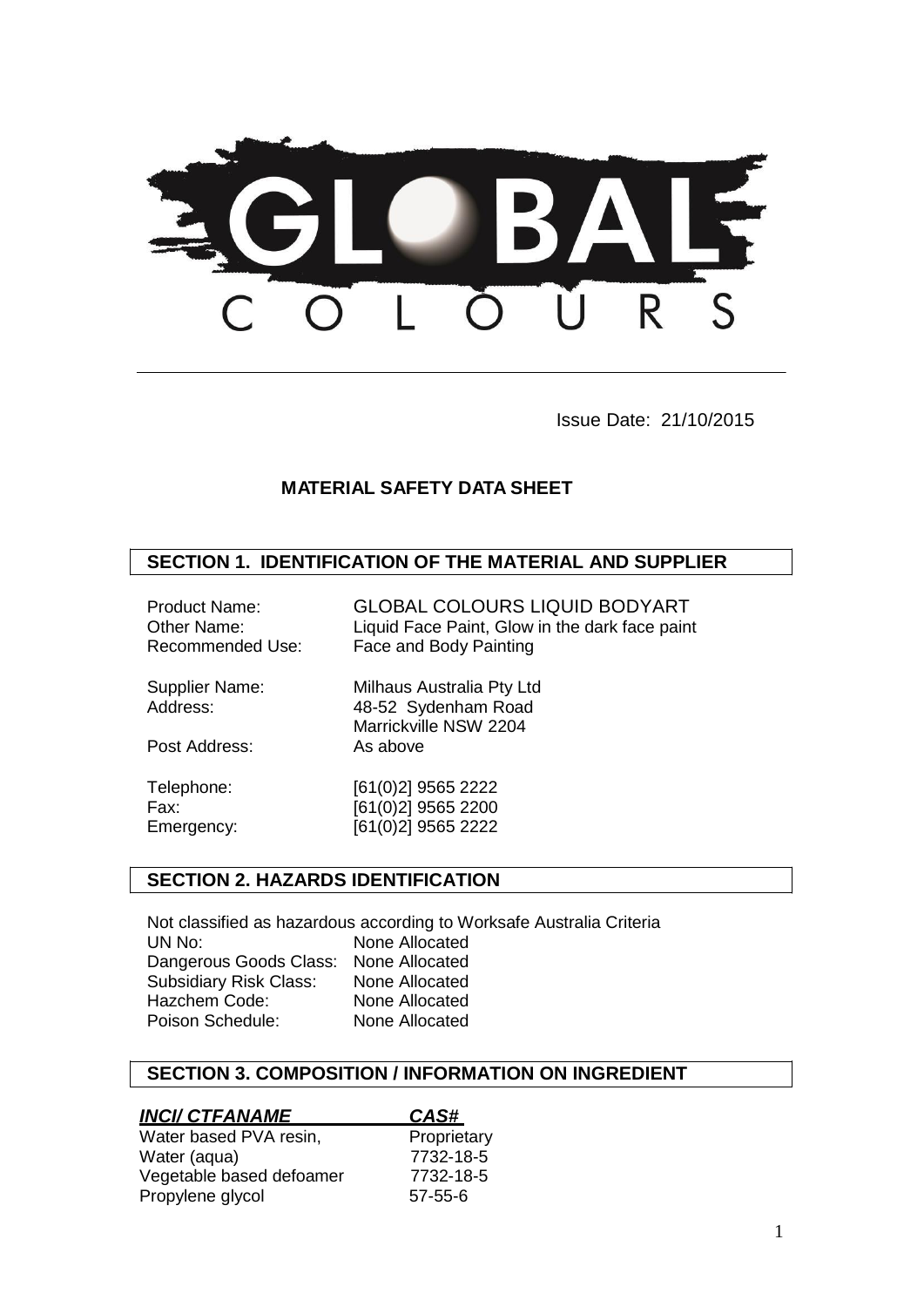| <b>Titanium Dioxide</b>        | 13463-67-7/1317-70-0 | 1317-80-2 |
|--------------------------------|----------------------|-----------|
| CI19140                        | 1934-21-0/12225-21-7 | 217-699-5 |
| CI16035                        | 25956-17-6           | 247-368-0 |
| CI42090                        | 3844-45-9            | 223-339-8 |
| C.I. 15850:1                   | 5281-04-9            |           |
| C.I. 77491                     | 1332-37-2            | 215-570-8 |
| Mica                           | 12001-26-2           | 310-127-6 |
| Non Toxic Fluorescent Pigments |                      |           |

# **SECTION 4. FIRST AID MEASURES**

| Ingestion:           | Immediately rinse the mouth. Do not induce vomiting.  |
|----------------------|-------------------------------------------------------|
|                      | Seek medical advice if symptoms persist.              |
| Eye Contact:         | Wash with copious quantities of water for at least 15 |
|                      | Minutes. Seek medical advice if symptoms persist.     |
| <b>Skin Contact:</b> | Short term exposure- not a skin irritant. Wash the    |
|                      | contaminated area with soap and water if irritation   |
|                      | occurs.                                               |
| Inhaled:             | If affected move to a well ventilated area.           |

# **SECTION 5. FIRE FIGHTING MEASURES**

### **Suitable Extinguishing Media**

Use Extinguisher in accordance with primary source of fire. Use carbon dioxide, dry chemical or water spray.

### **Fire / Explosion Hazard**

This product is not flammable.

## **SECTION 6. ACCIDENTAL RELEASE MEASURES**

### **Environmental Precautions**

Do not allow entry to drains, or water courses.

#### **Methods for cleaning up/taking up**

Use absorbent material such as sand or vermiculite. Collect material in a suitable container and dispose of in an accredited waste disposal area in accordance with relevant State Federal regulation.

# **SECTION 7. HANDLING AND STORAGE**

| <b>Shipping Name:</b>         | None Allocated |
|-------------------------------|----------------|
| UN No:                        | None Allocated |
| Dangerous Goods Class:        | None Allocated |
| <b>Subsidiary Risk Class:</b> | None Allocated |
| Hazchem Code:                 | None Allocated |
| Packaging Group:              | None Allocated |
| EPG:                          | None Allocated |
| Poisons:                      | None Allocated |

**Note:**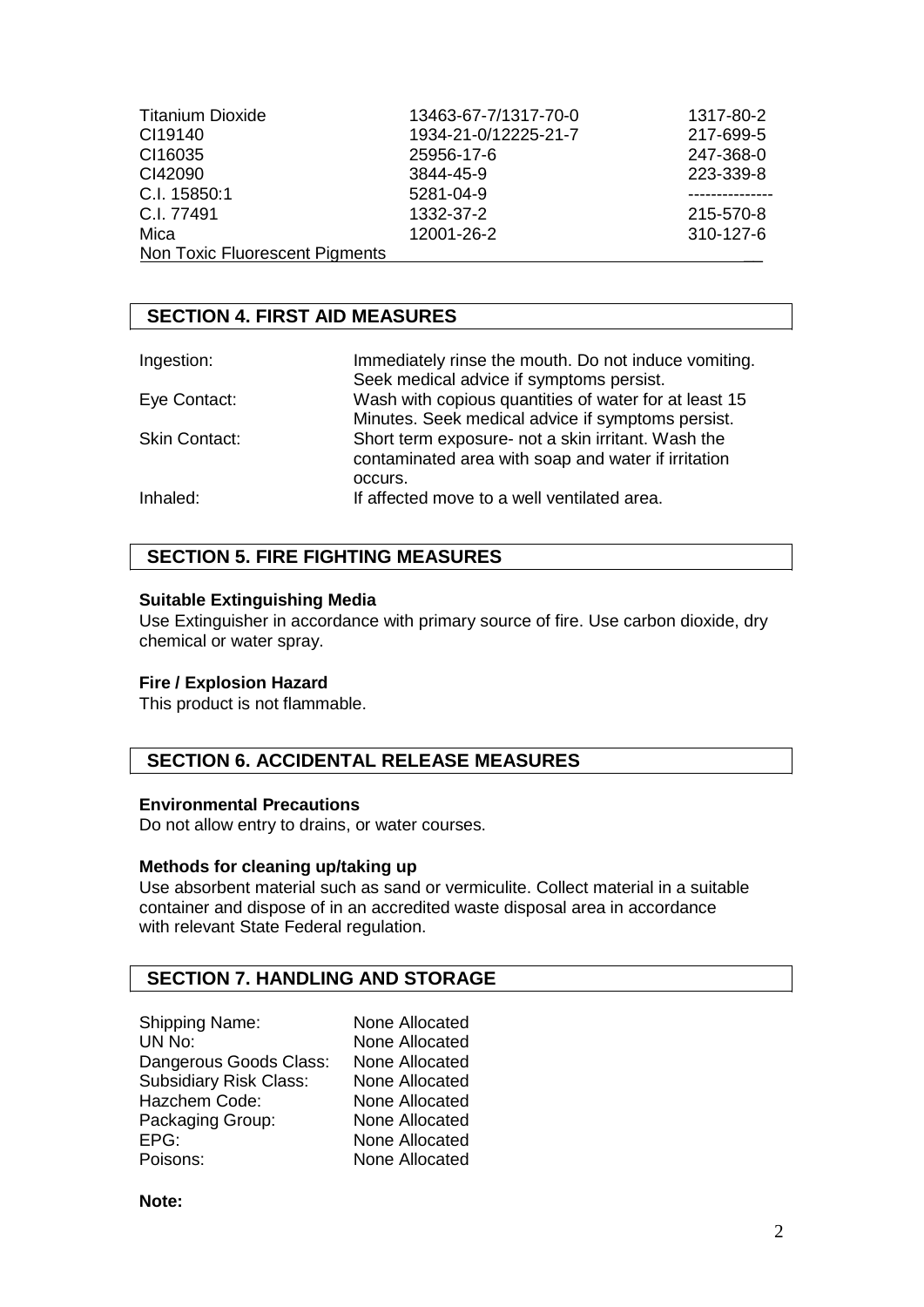Store in a cool, dry area. Store out of direct sunlight. Keep containers sealed tight when not in use.

## **SECTION 8. EXPOSURE CONTROLS / PERSONAL PROTECTION**

### **Engineering Controls**

Use in a well ventilated area and always keep containers closed when not in use.

#### **Exposure Standards**

No value assigned for this specific material by the National Health and Safety Commission (Worksafe Australia).

#### **Personal Protection**

If inhalation risk occurs, wear respirator according to requirements.

## **SECTION 9. PHYSICAL AND CHEMICAL PROPERTIES**

Appearance: Liquid Colour Boiling Point: 100 Degrees CMelting Point: Not applicable Vapour Pressure: Not applicable Specific Gravity: 1.00-1.03 @ 25C Flammability Limits: Not flammable Solubility in Water: Miscible pH: Approx 8.00 – 9.00

Flash Point: Non Combustible

# **SECTION 10. STABILITY AND REACTIVITY**

Flammability: Not flammable

Hazardous reactions: When handled and stored appropriately no dangerous Reactions are known

#### **Hazardous decomposition products**

When handled and stored appropriately no dangerous decomposition products are known

# **SECTION 11. TOXICOLOGICAL INFORMATION**

Ingestion: Not determined for this product. Eye Contact: May be a mild eye irritant. Skin Contact: No specific health warnings noted. Inhaled: Considered not harmful by inhalation due to a low Vapour pressure. Chronic Effects: No specific health warning noted.

### **SECTION 12. ECOLOGICAL INFORMATION**

#### **Environmental Fate (Exposure)**

Do not release this product or chemically contaminated water containing this product into drains, soils or surface water. Make sure that water used in extinguishing any